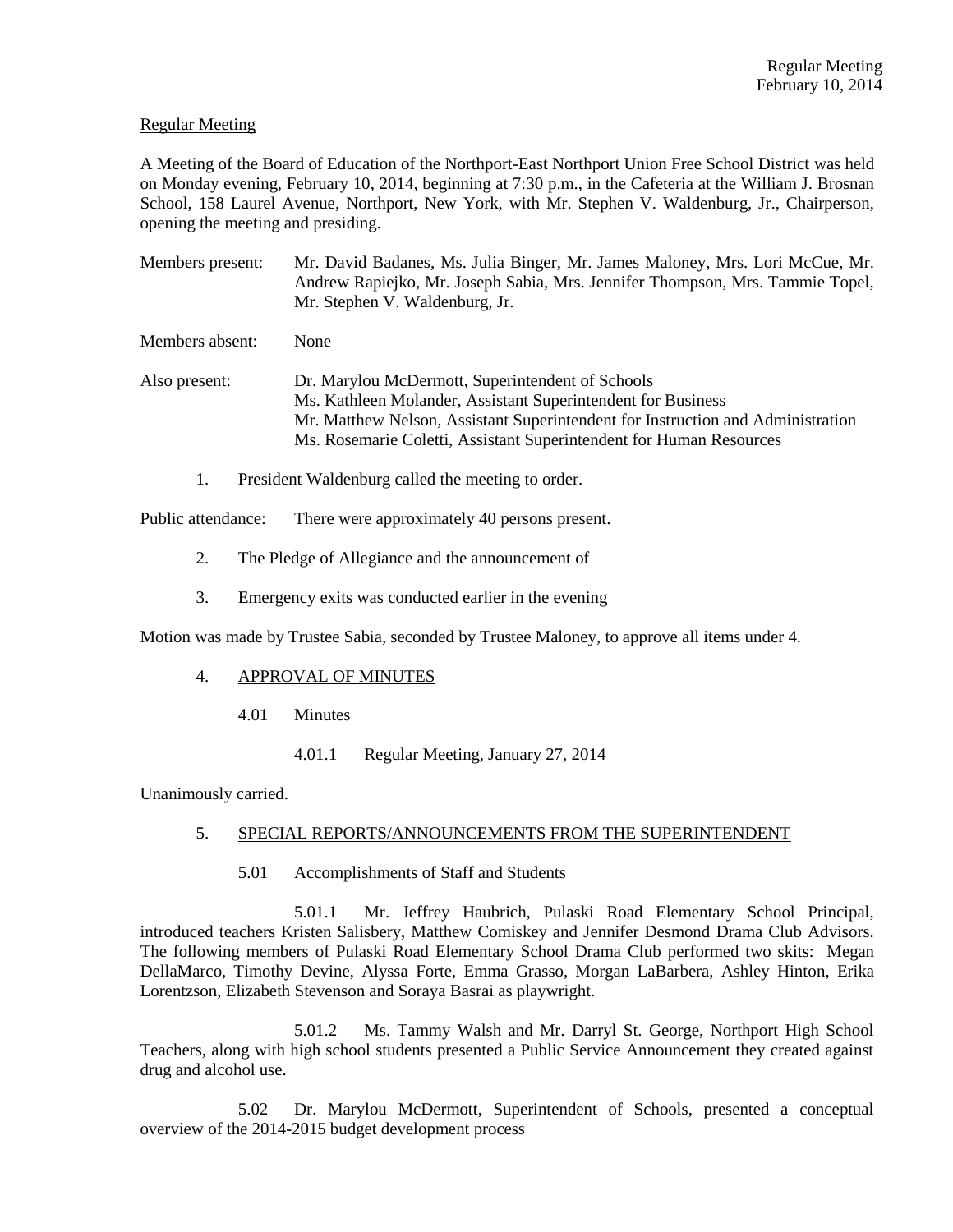Dr. McDermott stated that the District has embraced a long range plan for budgeting built on two principles: Conserving Today and Protecting Tomorrow. To achieve this goal the District begins the budgeting process by projecting student enrollment and examining prior year's expenditures, cuts costs and reduces spending wherever possible while still enhancing District programs, and when the District is successful in under spending, the savings realized are used to lower the tax levy and fund the reserves. Through this philosophy and practice the District has successfully for the last five years kept the tax levy under 2%, enhanced District programs, and moderately funded and used its reserves. Dr. McDermott reviewed the District's record, 5 year history of tax levy less than 2%, and challenges for 2014-2014. The budget development will encompass cost and program review including reducing the work force through attrition, review of certificated staff not assigned to classrooms, review non-certificated support staff levels, review impact of external programs upon District priorities, review co-curricular activities, review athletic programs, and evaluate class size k-12 based on student enrollment and student need. Dr. McDermott noted the key priorities for the 2014-2015 budget development are to provide a school environment that is safe and secure for students and staff; provide students with equitable educational experiences that promote college and career readiness; provide students with learning experiences that promote social and emotional learning at all grade levels; and balance student needs with fiscal prudence. Dr. McDermott reviewed the budget cycle calendar of special meetings to discuss the budget on March  $10^{th}$ , March  $17^{th}$  and March  $24^{th}$ ; a meeting to finalize the budget on April  $7^{th}$ , budget hearing on May  $12^{th}$ and the budget vote on May  $20^{\text{th}}$ .

There was a discussion regarding the allowable state tax levy limit, co-curricular activities, athletic programs, class size, special needs students, the budget process, LIPA tax certiorari, and increases in employee compensation.

The Board requested that if a change is made to a program that they receive a detailed description of the change including costs associated with it. The Board also requested the budget include appendices so the community can follow the function codes within the budget.

Dr. McDermott stated that the CPI is 1.46 and the goal is to come in with a budget within the allowable state tax levy limit.

5.03 For Information: Upcoming Meetings

President Waldenburg reviewed the upcoming Board meetings of March  $3<sup>rd</sup>$ , March  $10<sup>th</sup>$ , March  $17<sup>th</sup>$  and March  $24^{\text{th}}$ .

- 6. COMMUNICATIONS
	- 6.01 There were no communications to the Board

## 7. PUBLIC PARTICIPATION

Name Comment

Coral Freas Presented the Board with a petition on behalf of the Norwood Avenue School Norwood PTA families and students for a new playground instead of replacing or eliminating pieces from the current playground.

Cynthia D'Auge Asked where the policy regarding return to play protocol after a concussion is Parent available and where it says that the student must be seen by a gym teacher before returning to play.

Dr. McDermott asked Ms. D'Auge to call her office to arrange a time to speak with her.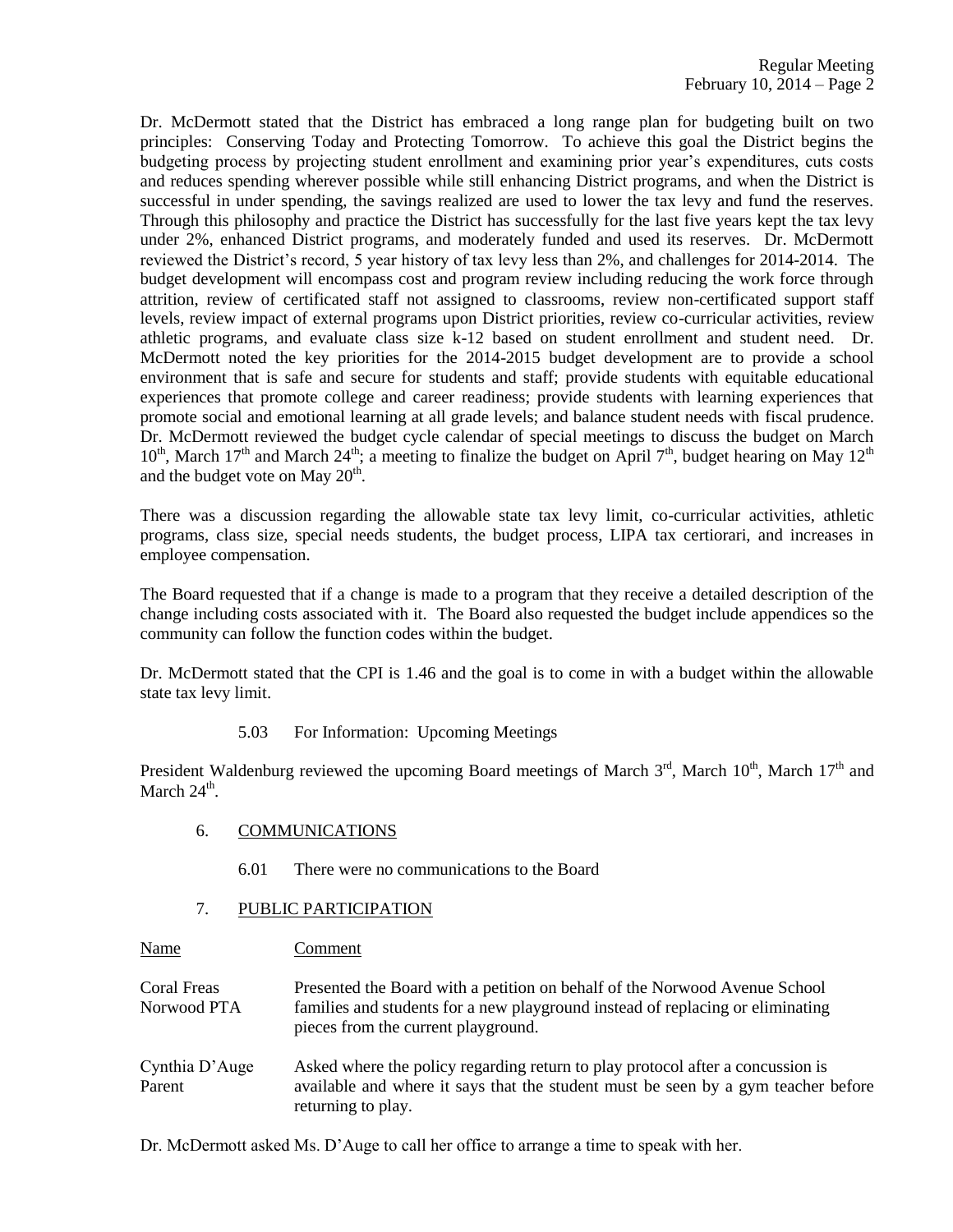Bruce Howe Stated that he has been volunteering for school districts on Long Island in running their robotics programs. Mr. Howe asked the Board to consider allowing the robotics team to have access to the building on Sundays and after 4:00 p.m., and to provide a lab, materials and sponsorship opportunities for the team.

Motion was made by Trustee Badanes to move into Executive Session to discuss the employment of a particular corporation.

There was no second for Mr. Badanes motion.

Motion was made by Trustee Thompson, seconded by Trustee Topel, to approve all items under 8., including the addendum resolution to 8.01, and excluding severed Appendix C of 8.01.

#### 8. SUPERINTENDENT'S REPORT, GENERAL – FOR BOARD ACTION

8.01 Personnel Actions Report, dated February 10, 2014, attached and made part of the official minutes, including addendum resolution, and excluding severed Appendix C

Unanimously carried.

Motion was made by Trustee Waldenburg, seconded by Trustee Thompson, to table Appendix C of 8.0 until the March 3, 2014 meeting.

Unanimously carried.

President Waldenburg announced the following retirements: Elaine Berrios after 14 years and 4 months, Joseph Burke, after 9 years and 9 months, Nancy Burke after 25 years and 3 months, Patricia Condon, after 20 years, Margaret Engeldrum after 15 years, Kathleen Eckman after 18 years, Caren Esposito after 20 years, Christine McClay after 26 years and 9 months, Bonnie Paysen after 22 years and 4 months, Russell Tietjen after 30 years, Toby Windwer after 23 years, and Allen Ancewicz after 34 years 1 month.

Motion was made by Trustee Rapiejko, seconded by Trustee Maloney, to approve all items under 9.

#### 9. SUPERINTENDENT'S REPORT, FINANCIAL – FOR BOARD ACTION

9.01 Taking specified action on the following BIDS:

#### EDUCATIONAL:

| 9.01.1 | AWARD: Athletic Supplies & Equipment   |
|--------|----------------------------------------|
| 9.01.2 | AWARD: Science Supplies & Equipment    |
| 9.01.3 | <b>AWARD:</b> Athletic Apparel         |
| 9.01.4 | AWARD: Technology Supplies & Equipment |

9.02 Declaring the attached list of software materials, no longer in use by students, as surplus and approve disposal in accordance with Board policy

9.03 Approving the following resolution:

"RESOLVED, that the Board of Education approved a "Power to Learn" Cablevision Grant in the amount of \$500 at the November 4, 2013 meeting.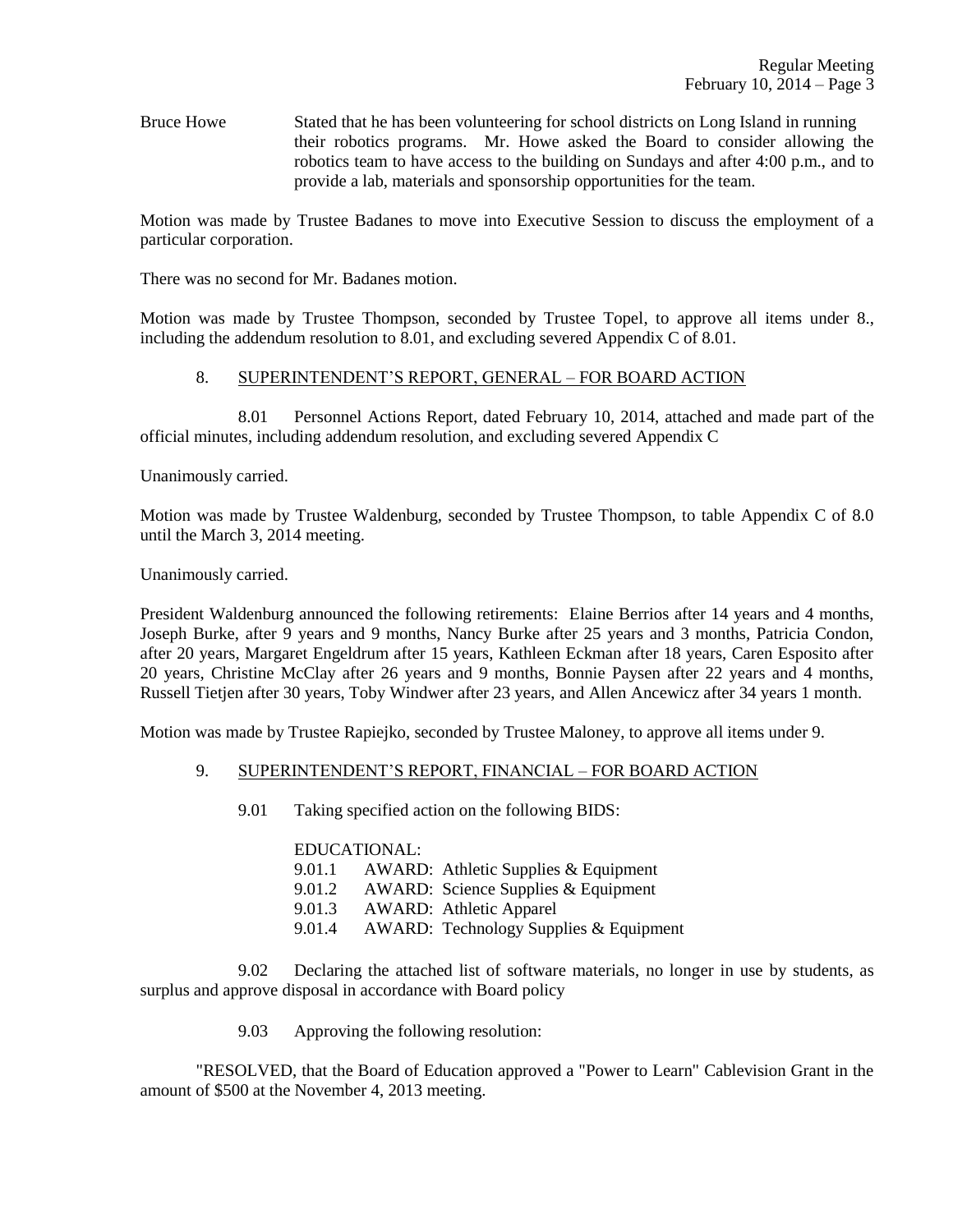RESOLVED, that the Board of Education accept the donation of \$500 from Cablevision to be used by the Northport High School Art Club for a social awareness/community service project "Empty Bowls" and increase the 2013-2014 budget code A2110.5030.30.2000 by \$500 for this purpose.

RESOLVED, that the Board of Education hereby approves an increase in the revenue code A2705 of the 2013-2014 budget by \$500 with the understanding that this increase in revenue is the result of a Cablevision "Power to Learn" grant."

9.04 Approving the following resolution:

"RESOLVED, that the Board of Education accept the donation of \$1,000 from the Association of Suffolk County Supervisors for Educational Technologies, Inc. toward the purchase of software and increase the 2013-2014 budget code A2630.4600.30.2803 by \$1,000 for this purpose.

RESOLVED, that the Board of Education hereby approves an increase in the revenue code A2705 of the 2013-2014 budget by \$1,000 with the understanding that this increase in revenue is the result of an award for Danielle Milazzo's participation in Bright Light Shark Tank competition."

9.05 Approving the following resolution:

"BE IT RESOLVED, that the Board of Education hereby gratefully accepts a donation of \$200.00 from Anne M. Whooley for the purposes of purchasing library books for the Dickinson Avenue Elementary School Library and increase the 2013-2014 budget code A2610.5030.11.1300 (Educational Supplies - Library/Media) by \$200.00 for this purpose.

BE IT RESOLVED, that the Board of Education hereby approves an increase in the revenue code A2705 of the 2013-2014 budget by \$200.00 with the understanding that this increase in revenue is the result of a donation from Anne M. Whooley."

9.06 Approving the following resolution:

"BE IT RESOLVED, that the Board of Education hereby gratefully accepts a donation of \$881.58 from the United Students of Northport for the purposes of covering the travel expenses related to bringing the "Challenge Day" program to Northport High School and increase the 2013-2014 budget code A2810.4010.00.3202 by \$881.58 for this purpose.

BE IT RESOLVED, that the Board of Education hereby approves an increase in the revenue code A2705 of the 2013-2014 budget by \$881.58 with the understanding that this increase in revenue is the result of a donation from the United Students of Northport."

9.07 Approving an Agreement between the Northport-East Northport Union Free School District and Suffolk County Vanderbilt Mansion, Museum and Planetarium (OAS)

9.08 Approving a Reservation and Contract for Services between the Northport-East Northport Union Free School District and Sweetbriar Nature Center (OAS)

9.09 Approving a Supplementary Education Services Agreement between the Northport-East Northport Union Free School District and Gina Borden (IB)

9.10 Approving a Supplementary Education Services Agreement between the Northport-East Northport Union Free School District and Perkins School for the Blind (Spec Ed)

9.11 Approving a Rider to Agreement between the Board of Education of the Northport-East Northport Union Free School District and Hampton Jitney (DAS)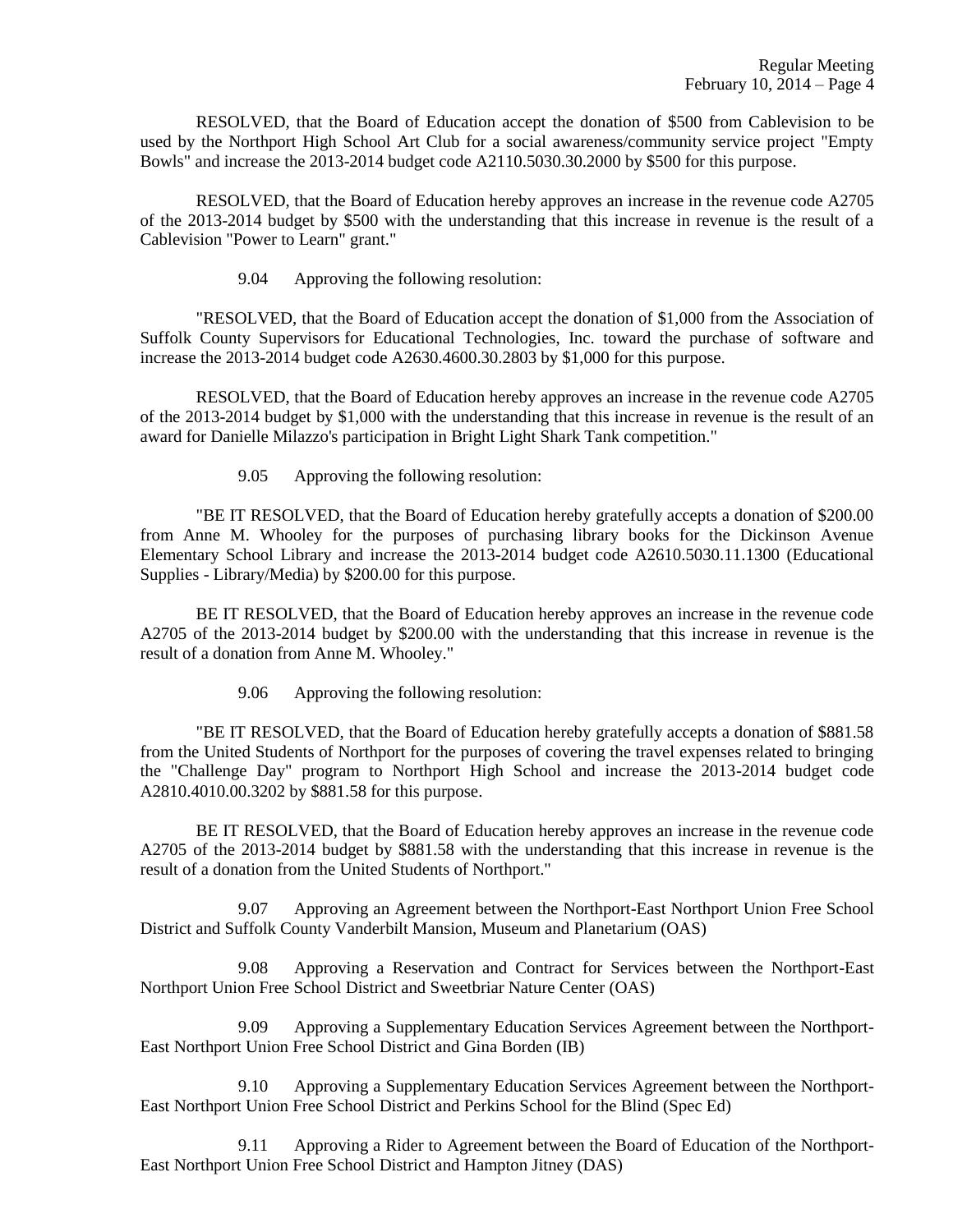9.12 Approving a Consultant Agreement between the Board of Education of the Northport-East Northport Union Free School District and Journeys into American Indian Territory (OAS)

9.13 Approving a Rider to Agreement between the Board of Education of the Northport-East Northport Union Free School District and Curriculum Travel of America (NMS)

9.14 Approving a Rider to Agreement between the Board of Education of the Northport-East Northport Union Free School District and Interstate Management Company LLC, as agent for CREA-DC Properties LLC d/b/a Hamilton Crowne Plaza Washington (DAS)

9.15 Approving a Rider to Agreement between the Board of Education of the Northport-East Northport Union Free School District and Nationsclassroom, LLC (ENMS)

9.16 Approving Claims Auditor's Report for Warrants and Schedule of Claims for payments dated:

November 8, 2013 (Payroll Trust & Agency Warrant), November 15, 2013 (Accounts Payable Warrant), November 22, 2013 (Payroll Trust & Agency Warrant), November 27, 2013 (Accounts Payable Warrant), November 2013 (Claims Audit Report)

9.17 Approving Claims Auditor's Report – Payroll Audit for the Payroll Distribution/Audit dated November 8, 2013 (ENMS)

9.18 Approving Treasurer's Report and Monthly Summary of Receipts and Disbursements:

9.18.1 Treasurer's Report for the period November 1, 2013 through November

9.18.2 Monthly Summary of Receipts and Disbursements for the month ending November 30, 2013

9.19 Approving the Schedule of Investments as of November 30, 2013

9.20 Approving the Collateral Schedule as of November 30, 2013

9.21 Approving the Bank Reconciliation Report for the Month ended November 30,

2013

30, 2013

9.22 Approving Projected Cash Flow Statement for the year ending 2013-2014, Actual Data July 1, 2013 – November 30, 2013, Estimated Data December 1, 2013 – June 30, 2014

9.23 Approving Monthly Revenue and Budget Status Report – Capital Fund for the periods July 1, 2013 – October 31, 2013 and July 1, 2013 – November 30, 2013

9.24 Approving Monthly Revenue and Budget Status Report – Special Aid Fund for the period July 1, 2013 – October 31, 2013 and July 1, 2013 – November 30, 2013

9.25 Approving Monthly Revenue and Budget Status Report – School Lunch Fund for the period July 1, 2013 – October 31, 2013 and July 1, 2013 – November 30, 2013

9.26 Approving Monthly Revenue and Budget Status Report – General Fund for the period July 1, 2013 – October 31, 2013 and July 1, 2013 – November 30, 2013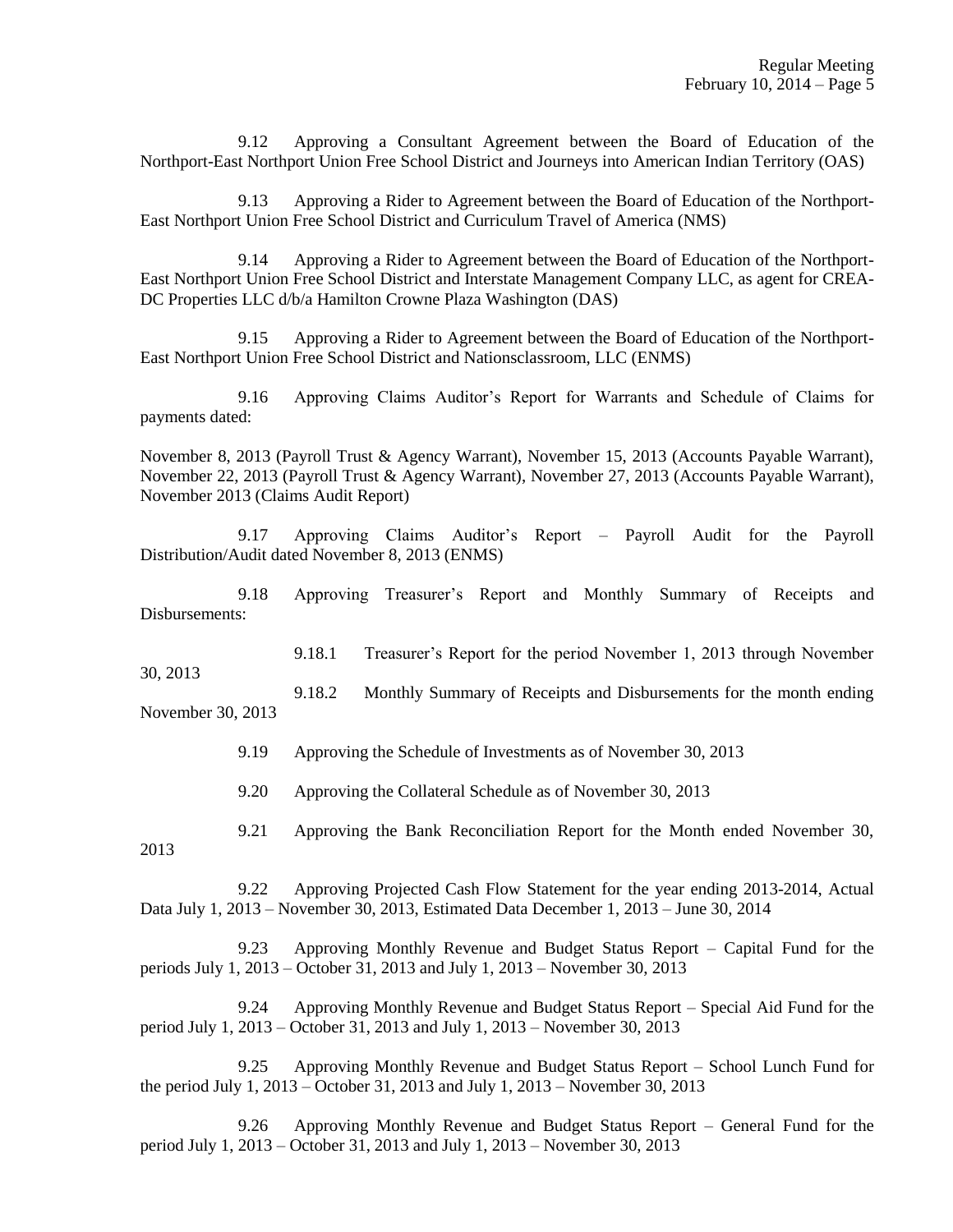9.27 Approving School Lunch Profit and Loss Statement for the month ending November 30, 2013

9.28 Approving Quarterly Trial Balance Reports – All Funds for the period July 1, 2013 – September 30, 2013

9.29 Approving Transfer of General Fund Appropriations in the 2013-2014 budget.

9.30 Approving the following resolution:

"WHEREAS, the School District's Architect, on behalf of the Board of Education of the Northport-East Northport Union Free School District, prepared construction documents for a capital improvement project entitled "District-Wide Capital Improvements" (hereinafter referred to as the "Project") which was advertised for bid on or about December 19, 2013;

WHEREAS, the Board of Education of the Northport-East Northport Union Free School District received bids for the provision of labor and materials for Contract MC-1: Mechanical in connection with the Project on January 31, 2014;

WHEREAS, the School District's Architect and Administration have reviewed the bids submitted by the contractors for Contract MC-1: Mechanical; and

WHEREAS, based upon such review, the School District Administration recommends that the Board of Education rejects all bids and re-advertise for new bids for Contract MC-1: Mechanical;

WHEREAS, the Board of Education had determined that the best interests of the School District are not promoted by award of this contract at this time;

WHEREAS, the Board of Education has further determined that it is in the best interests of the School District to reject all bids received and re-advertise for new bids at a later date.

NOW, THEREFORE, BE IT RESOLVED, that the Board of Education hereby rejects all bids submitted and received for Contract MC-1: Mechanical in connection with the District-Wide Capital Improvements Project."

Vote on Trustee Rapiejko's motion to approve all items under 9. was unanimously carried.

- 10. SUPERINTENDENT' REPORT FOR INFORMATION ONLY
	- 10.01 Schedule H Use of Facilities
- 11. UNFINISHED BUSINESS
- 12. NEW BUSINESS

Motion was made by Trustee Thompson, seconded by Trustee Badanes, to table item 12.01

- 12.01 Recommendation to receive for a first reading the following policies:
	- 12.01.1 2100 "School Board Legal Status" (replacing current policy #9110)

12.01.2 2160 - "School District Officer and Employee Code of Ethics" (revising

current policy)

12.01.3 2200 - "Annual Meeting and Election" (replacing current policies 9500,

9530, 9540)